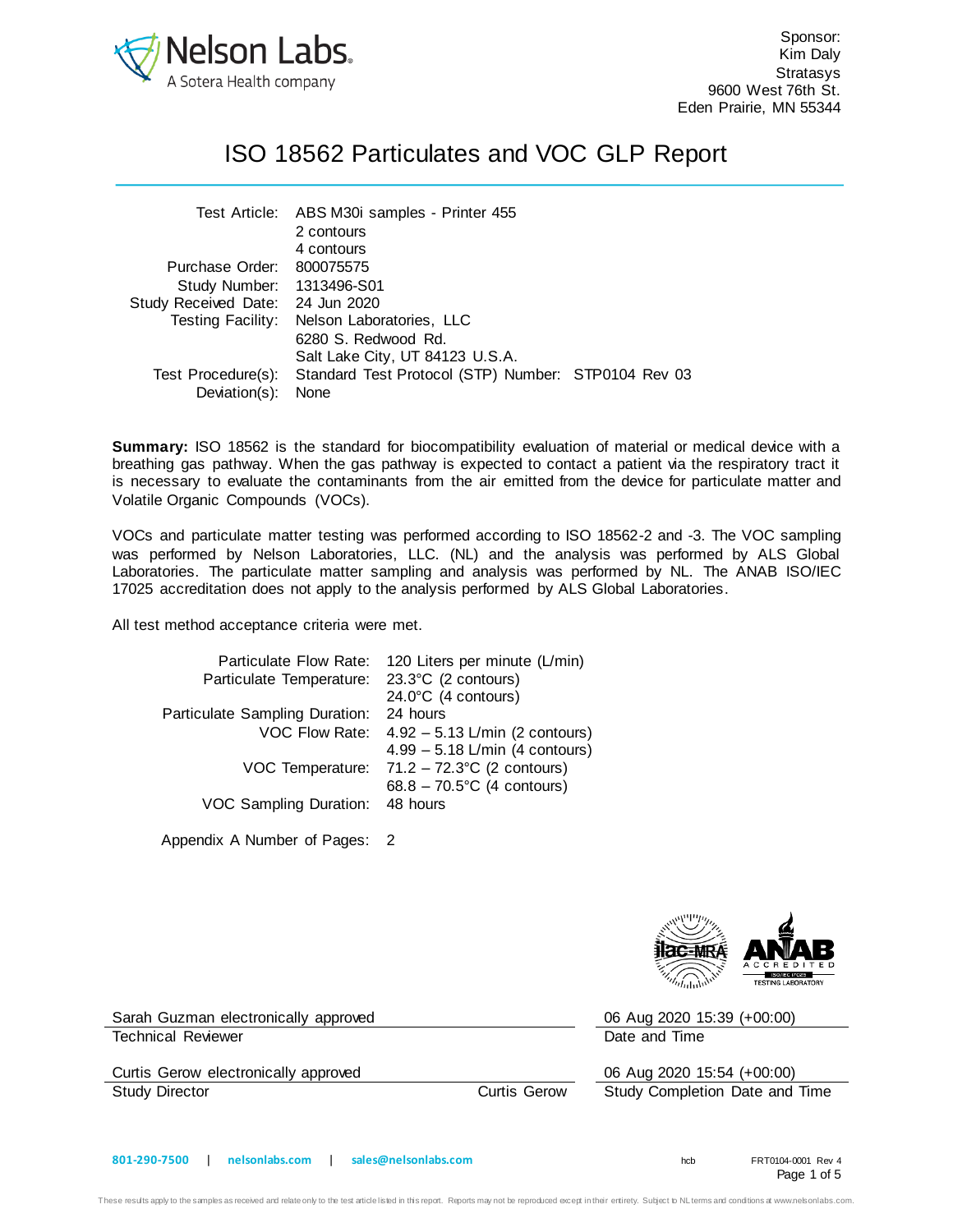

#### **Particulate Matter Results:**

| 2 contours:                             |         |                |         |
|-----------------------------------------|---------|----------------|---------|
| Particulate Matter (µg/m <sup>3</sup> ) | Average | <b>Minimum</b> | Maximum |
| PM2.5                                   |         |                |         |
| <b>PM10</b>                             |         |                |         |

4 contours:

| Particulate Matter ( $\mu$ g/m <sup>3</sup> ) | Average | <b>Minimum</b> | Maximum <sup>'</sup> |
|-----------------------------------------------|---------|----------------|----------------------|
| PM2.5                                         |         |                |                      |
| <b>PM10</b>                                   |         |                |                      |

**Summary of Quantitative Results:** All results are blank corrected. Daily exposure values calculated using the maximum value. Manual calculations may differ slightly from reported values due to rounding.

Volatile Organic Compounds:

2 contours:

| <b>Analyte Name</b>                  | $CAS \#$      | $0 - 24$<br>Hour<br>$(\mu g/m^3)$ | 24-48<br>Hour<br>$(\mu g/m^3)$ | Adult<br>$(\mu g / day)$ | <b>Pediatric</b><br>$(\mu g / day)$ | <b>Infant</b><br>$(\mu g / day)$ | <b>Neonate</b><br>$(\mu g / day)$ |
|--------------------------------------|---------------|-----------------------------------|--------------------------------|--------------------------|-------------------------------------|----------------------------------|-----------------------------------|
| Hexane <sup>a</sup>                  | 110-54-3      | <b>ND</b>                         | ~1.3                           | ~26                      | ~16.5                               | $-2.6$                           | $-0.27$                           |
| Acetone                              | 67-64-1       | 2.0                               | 24                             | 470                      | 120                                 | 47                               | 5.0                               |
| Chloromethane                        | 74-87-3       | <b>ND</b>                         | 0.1                            | 2                        | 0.5                                 | 0.2                              | 0.02                              |
| Dichlorodifluoromethane <sup>"</sup> | $75 - 71 - 8$ | ~1                                | $-0.1$                         | ~2                       | ~10.5                               | $-0.2$                           | $-0.02$                           |
| 2-Butanone                           | 78-93-3       | <b>ND</b>                         | 2.8                            | 56                       | 14                                  | 5.6                              | 0.60                              |

<sup>a</sup> The compound was detected at a value below the reporting limit and above the detection limit; thus results are only an estimate.

ND = Non-detect

4 contours:

| <b>Analyte Name</b>                  | CAS#          | $0 - 24$<br><b>Hour</b><br>$(\mu g/m^3)$ | 24-48<br><b>Hour</b><br>$(\mu g/m^3)$ | <b>Adult</b><br>$(\mu g / day)$ | Pediatric<br>$(\mu g / day)$ | <b>Infant</b><br>$(\mu g / day)$ | <b>Neonate</b><br>$(\mu g / day)$ |
|--------------------------------------|---------------|------------------------------------------|---------------------------------------|---------------------------------|------------------------------|----------------------------------|-----------------------------------|
| Acetone                              | 67-64-1       | <b>ND</b>                                | 4.0                                   | 80                              | 20                           | 8.0                              | 0.84                              |
| Chloromethane                        | 74-87-3       | <b>ND</b>                                | 0.1                                   | $\overline{2}$                  | 0.5                          | 0.2                              | 0.02                              |
| Methylene chloride                   | 75-09-2       | 1                                        | <b>ND</b>                             | 20                              | 5                            | 2                                | 0.2                               |
| Freon 11 <sup>a</sup>                | 75-69-4       | <b>ND</b>                                | $-0.1$                                | $\sim$ 2                        | $-0.5$                       | $-0.2$                           | $-0.02$                           |
| Dichlorodifluoromethane <sup>"</sup> | $75 - 71 - 8$ | <b>ND</b>                                | $-0.1$                                | $-2$                            | $-0.5$                       | $-0.2$                           | $-0.02$                           |
| 2-Butanone <sup>a</sup>              | 78-93-3       | <b>ND</b>                                | $~1$ -0.51                            | ~10                             | ~2.6                         | ~1.0                             | $-0.11$                           |

<sup>a</sup> The compound was detected at a value below the reporting limit and above the detection limit; thus results are only an estimate.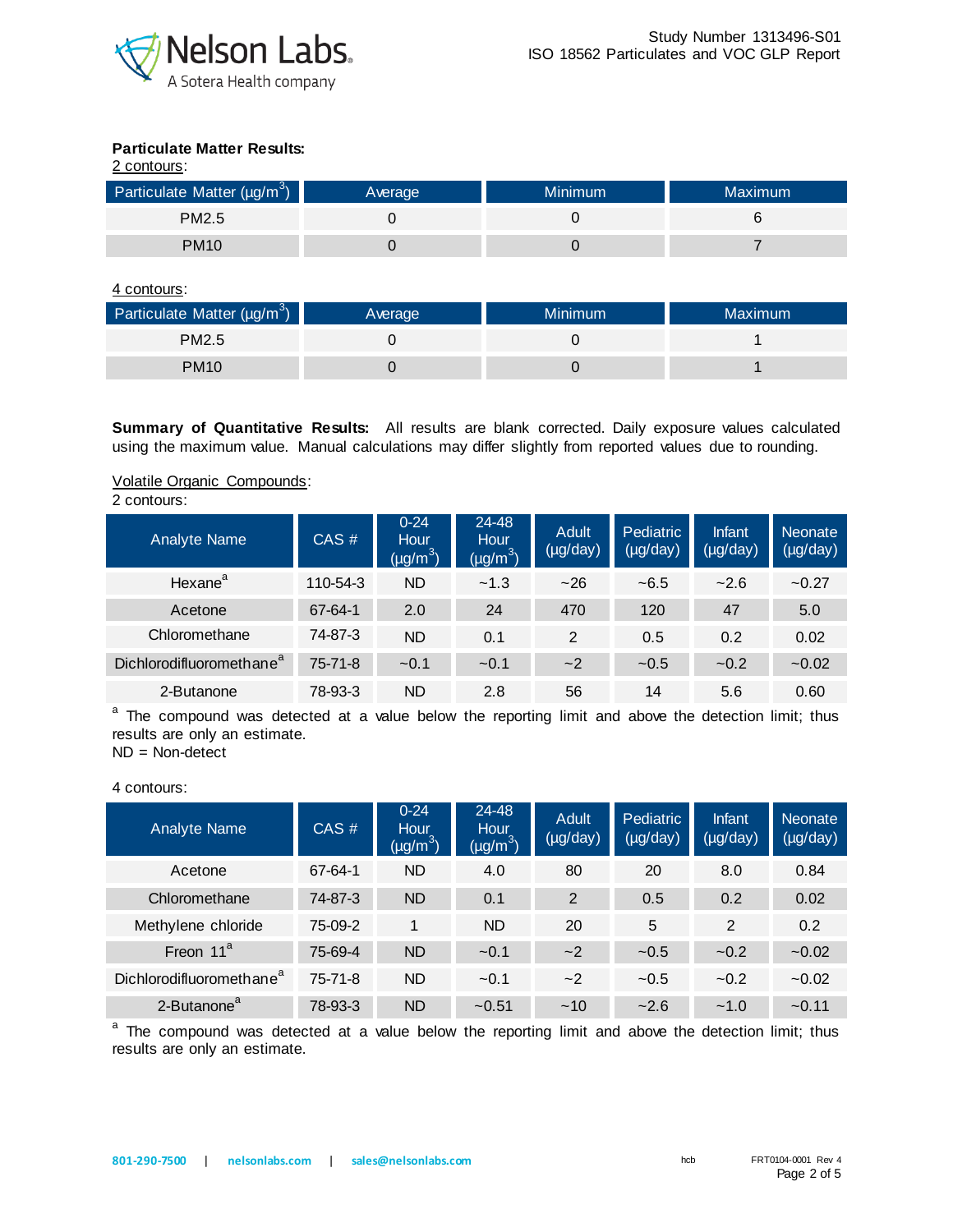

**Summary of Semi-Quantitative Results:** Concentrations estimated using the calibration curve of an internal standard, identification through comparison with the NIST Database. Daily exposures calculated using the maximum value. Manual calculations may differ slightly from reported values due to rounding.

Semi-Quantitative Volatile Organic Compounds (Gas Path):

| 2 contours:       |                      |                                    |                   |                       |                           |                                   |
|-------------------|----------------------|------------------------------------|-------------------|-----------------------|---------------------------|-----------------------------------|
| Analyte Name      | 0-24 Hour<br>(ua/mຶ) | 24-48 Hour<br>(ua/m <sup>o</sup> ) | Adult<br>(µg/day) | Pediatric<br>(µg/day) | Infant<br>$(\mu g / day)$ | <b>Neonate</b><br>$(\mu g / day)$ |
| ∐sopropyl Alcohol | 56                   | 260                                | 5,200             | 1,300                 | 520                       | 55                                |

4 contours:

| <b>Analyte Name</b>       | $0-24$ Hour<br>(µg/m $^3)$ | 24-48 Hour<br>(µg/m $^{\circ})$ | Adult<br>(µg/day) | Pediatric<br>(µg/day) | <b>Infant</b><br>(µg/day) | <b>Neonate</b><br>$(\mu g / day)$ |
|---------------------------|----------------------------|---------------------------------|-------------------|-----------------------|---------------------------|-----------------------------------|
| Ethane, 1,1-<br>diflouro- |                            | ND                              | 200               | 40                    | 20                        |                                   |
| Acetophenone              |                            | <b>ND</b>                       | 230               | 57                    | 23                        | 2.4                               |

#### **Test Method Acceptance Criteria:**

Particulate Matter: The zero calibration on the particle measuring device (Dusttrak™ DRX) was performed prior to testing.

VOCs: The initial vacuum on the sampling canisters was at least 20 inHg prior to sampling.

**Particulates Interpretation of Results:** ISO 18562-2 provides acceptance criteria for both PM2.5 and PM10 particulates and is as follows:

| Particulate Acceptance Criteria                         |                            |  |  |
|---------------------------------------------------------|----------------------------|--|--|
| Acceptable Concentration<br><b>Particulate Category</b> |                            |  |  |
| $PM_{2.5}$                                              | 12 $\mu$ g/m <sup>3</sup>  |  |  |
| $PM_{10}$                                               | 150 $\mu$ g/m <sup>3</sup> |  |  |

**VOCs Interpretation of Results:** ISO 18562-1 provides standardized breathing rates that are used and shown below.

| Standardized Breathing Rates per 18562-1 (m <sup>3</sup> /day) |                       |  |  |
|----------------------------------------------------------------|-----------------------|--|--|
| <b>Patient Population</b>                                      | <b>Breathing Rate</b> |  |  |
| <b>Adults</b>                                                  | 20.00                 |  |  |
| Pediatric                                                      | 5.00                  |  |  |
| Infant                                                         | 2.00                  |  |  |
| <b>Neonate</b>                                                 | 0.21                  |  |  |

ISO 18562-3 also recommends a TTC for different durations of exposure to gas from respiratory devices as shown below.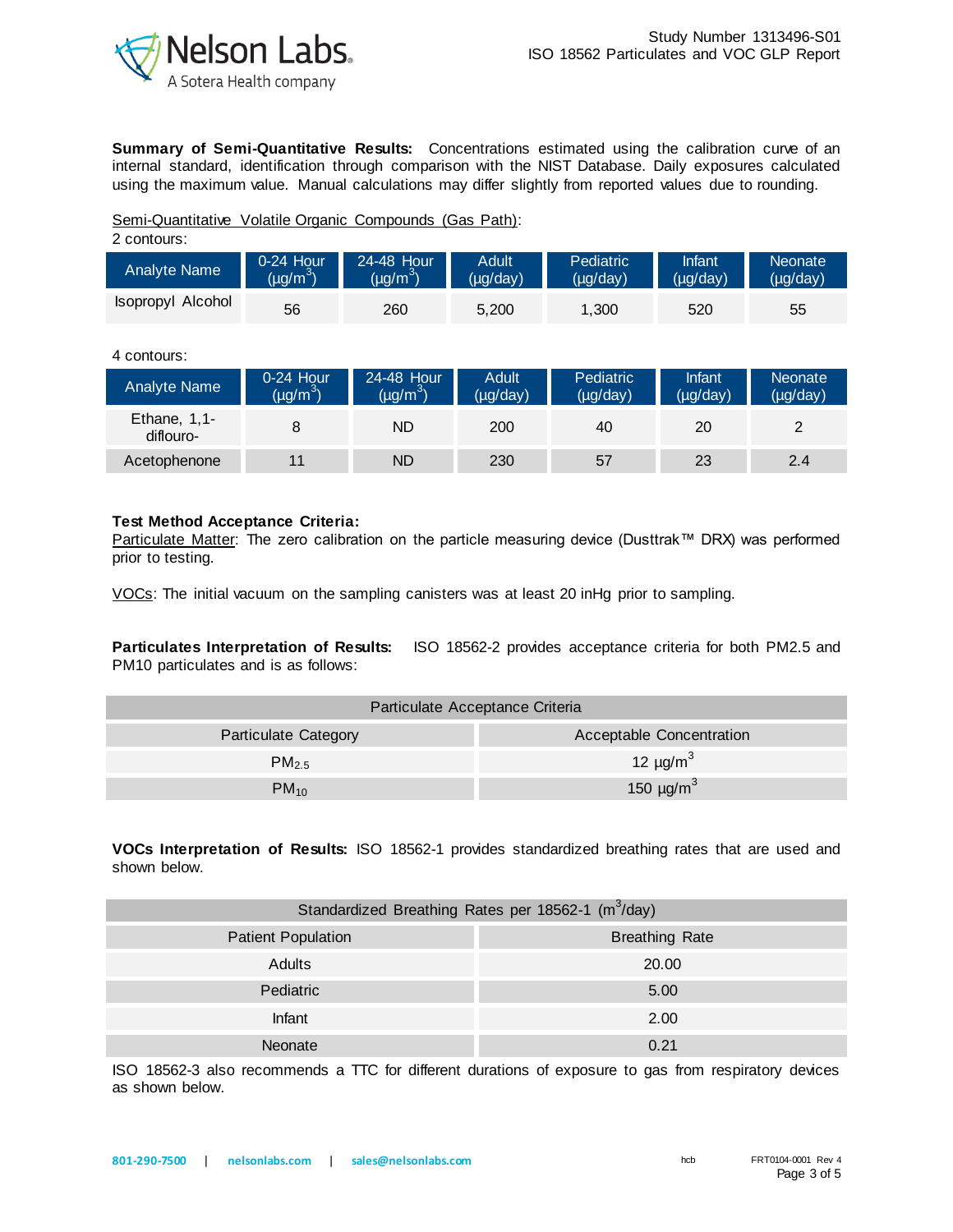

| Recommended TTC per 18562-3 [µg/day]                                                                        |                         |     |     |  |
|-------------------------------------------------------------------------------------------------------------|-------------------------|-----|-----|--|
|                                                                                                             |                         | VS  |     |  |
|                                                                                                             | Time Period of Exposure |     |     |  |
| Greater than 24 Hrs<br>Device Contact Duration<br>First 24 Hrs<br>Greater than 30 days<br>Less than 30 days |                         |     |     |  |
| Limited                                                                                                     | 360                     | n/a | n/a |  |
| Prolonged                                                                                                   | 360                     | 120 | n/a |  |
| Permanent                                                                                                   | 360                     | 120 | 40  |  |

The potential exposure to different population groups were found by multiplying the concentration of the observed compound at the maximum detected value by the breathing rate of that population.

**Procedure:** Particulate matter was collected by directing clean, dry air through the test article and sampling particulates from the output using a light scatter laser photometry analyzer. The photometry analyzer samples air at a rate of 3.0 LPM. PM2.5 and PM10 particulate matter levels were monitored every 6 seconds over a 24 hour period. The minimum, maximum, and average particulate concentrations were reported.

VOCs were collected by directing clean, dry air through and around the test article in a controlled environment over two 24 hour periods. Two 24 hour gas samples were taken, sampling at a constant rate of 4 mL/min for the duration of testing, and analyzed for VOCs by gas chromatography-mass spectrometry (GC/MS) per EPA Method TO-15. The concentration of VOCs in  $\mu$ g/m<sup>3</sup> was reported. Background air samples were collected concurrently with the test articles and were subtracted from the results before the results were converted to daily exposures.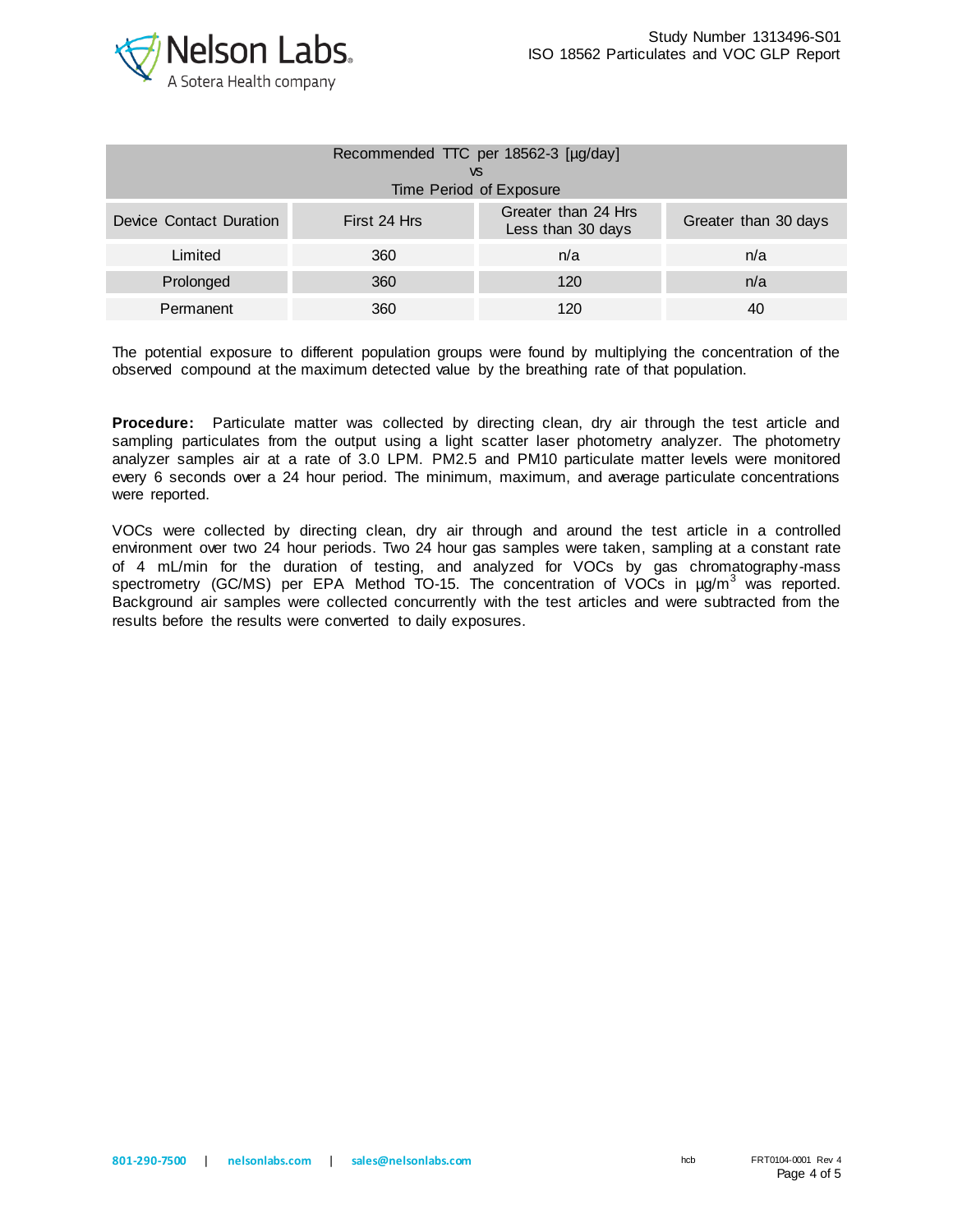

## Quality Assurance Statement

**Compliance Statement:** The test was conducted in accordance with the USFDA (21 CFR Parts 58, 210, 211, and 820) Regulations. This final report reflects the raw data.

| Activity                                                       | Date        |
|----------------------------------------------------------------|-------------|
| Study Initiation                                               | 09 Jul 2020 |
| Phase Inspected by Quality Assurance:<br>VOC, CO, CO2 Sampling | 22 Jul 2020 |
| Audit Results Reported to Study Director                       | 22 Jul 2020 |
| Audit Results Reported to Management                           | 23 Jul 2020 |

| <b>Scientists</b>   | Title                 |
|---------------------|-----------------------|
| Sarah Smit          | Supervisor            |
| <b>Curtis Gerow</b> | <b>Study Director</b> |

**Data Disposition:** The study plan, raw data and final report from this study are archived at Nelson Laboratories, LLC or an approved off-site location.

Eric Stembridge electronically approved 05 Aug 2020 20:56 (+00:00) Quality Assurance Date and Time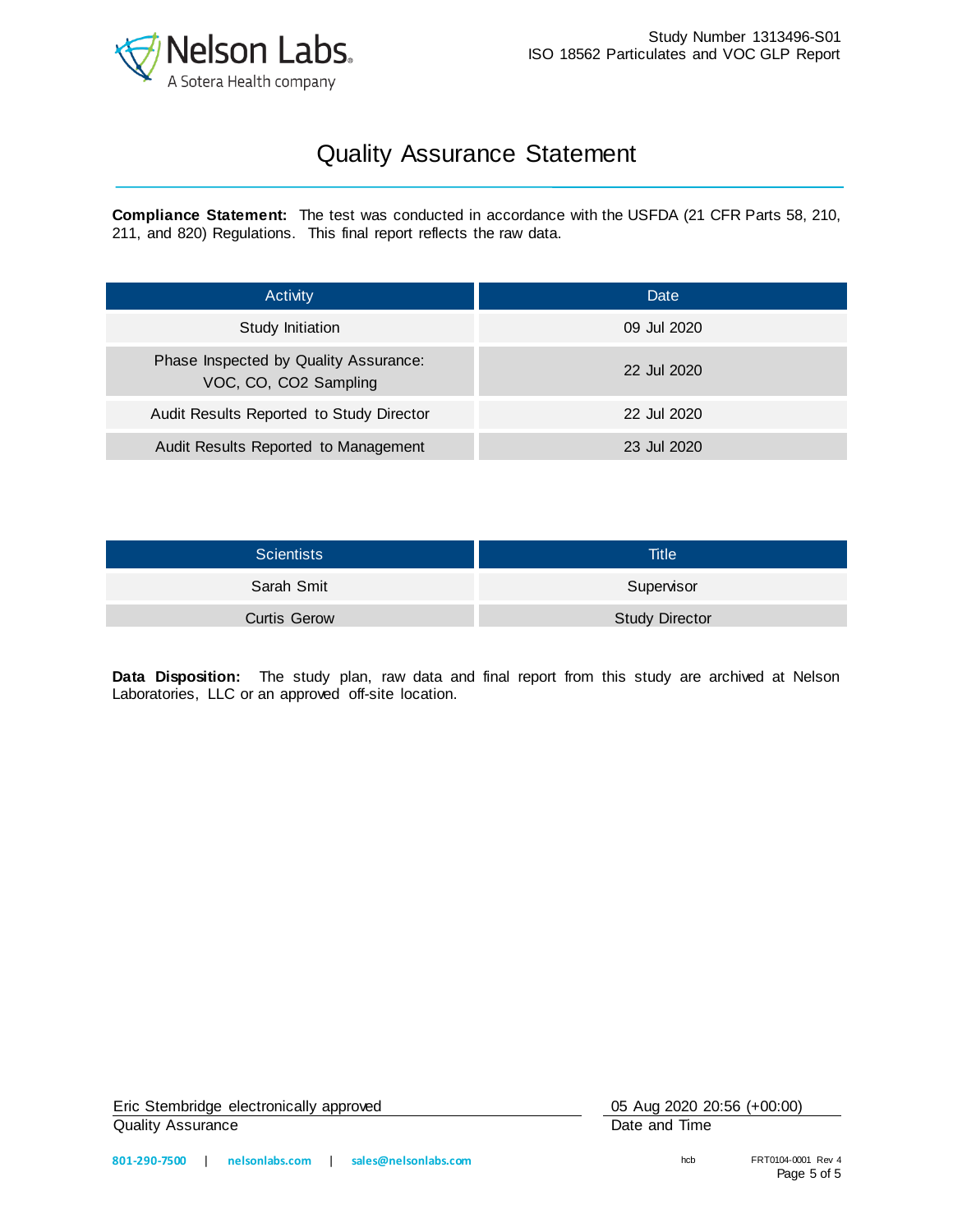

# **Appendix A**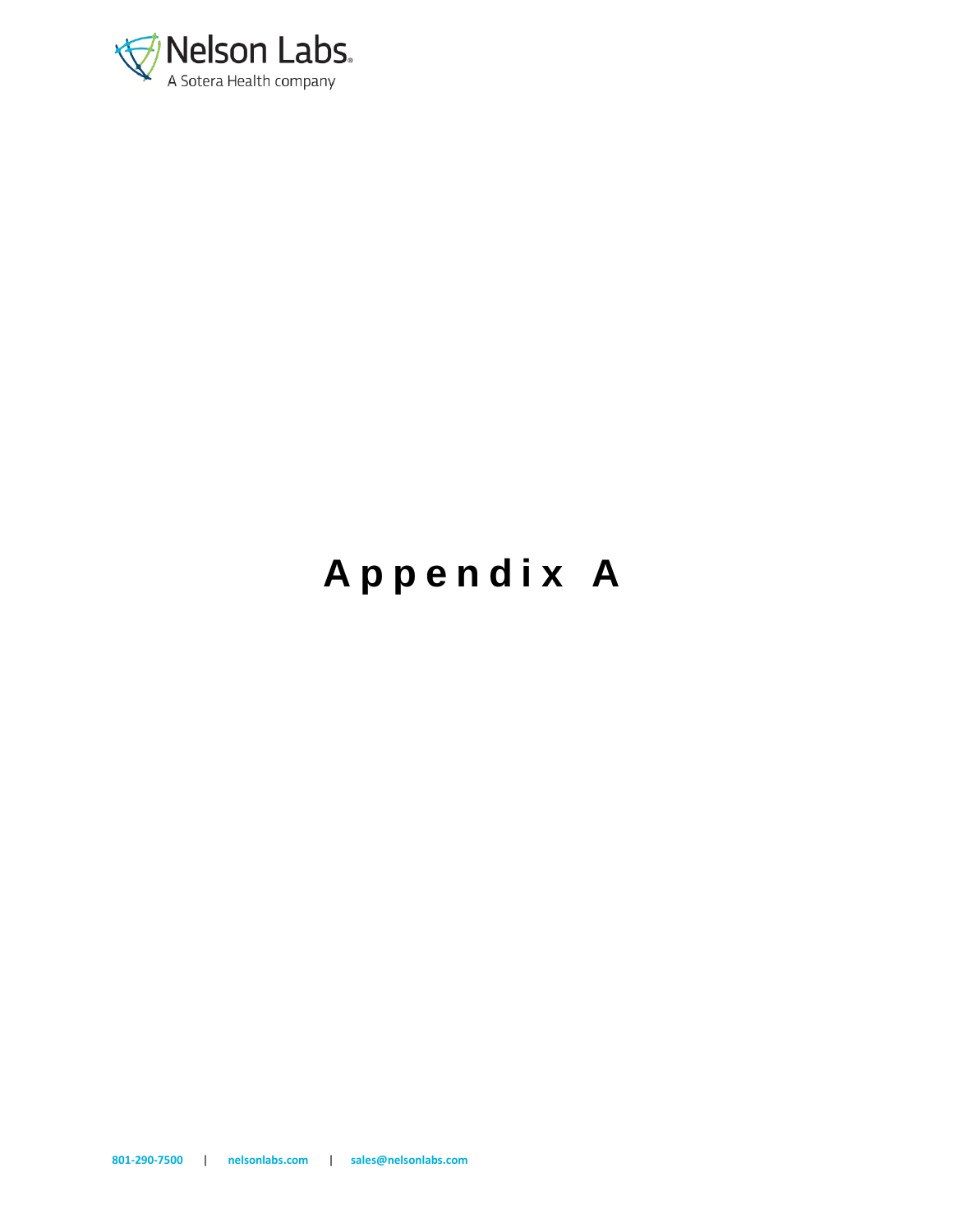